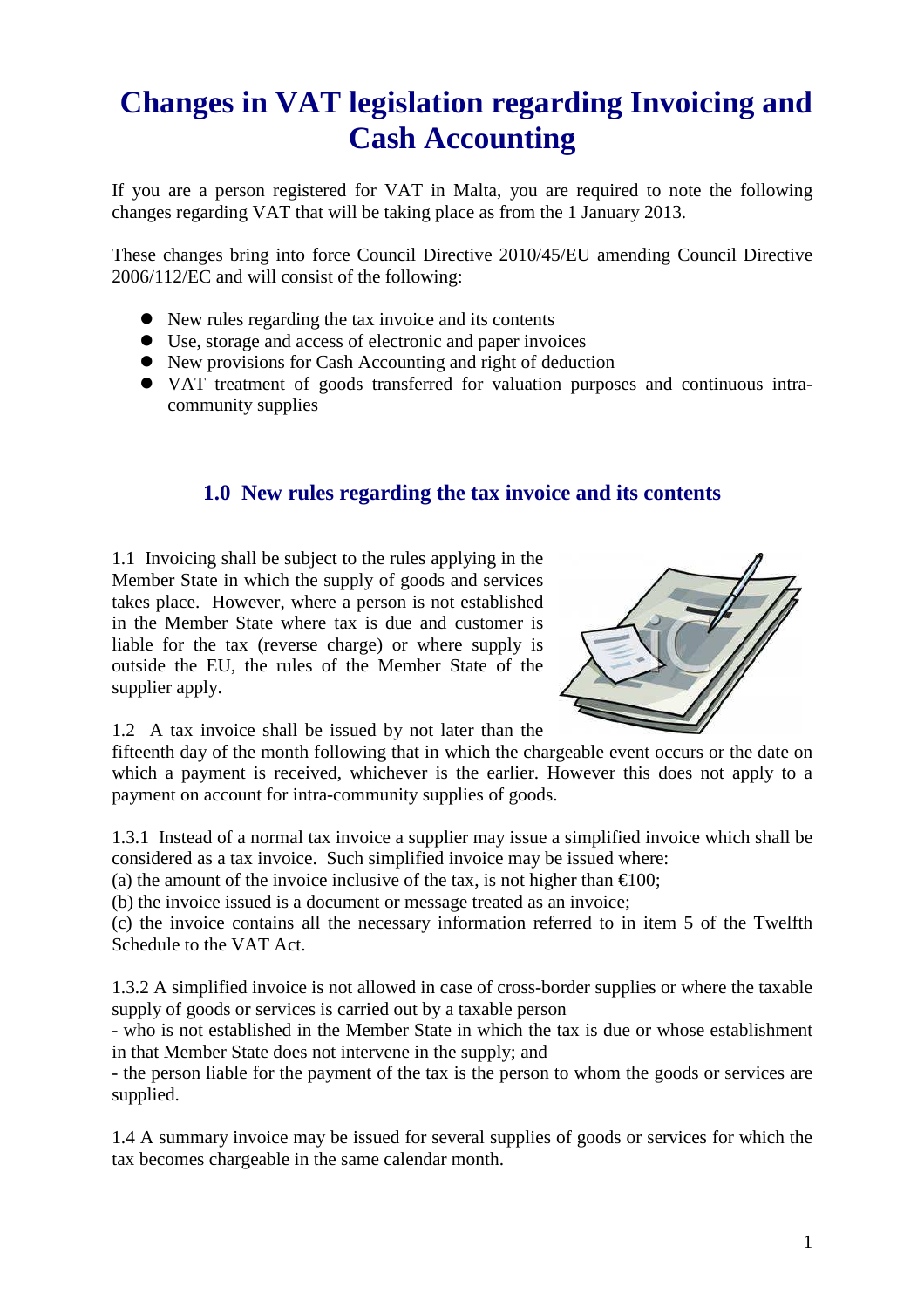1.5 There is new information required to be included in the tax invoice. This information mainly consists of the following text where applicable:

- "Cash Accounting" where supplier uses the cash accounting scheme;
- "Self-billing" where invoice is being issued by the purchaser:
- "Reverse Charge" where the liability for the payment of VAT lies on the purchaser; "Margin Scheme – Travel Agents" – where the supply falls under the Travel Agents Margin Scheme;
- "Margin scheme Second-hand goods" where the supply falls under the Second-hand Margin Scheme;
- "Margin Scheme Works of art" or "Margin Scheme Collector's items and antiques" – where the supply falls under the Margin Scheme for any of these categories.

1.6.1 An operator may use an electronic invoice which shall be subject to acceptance by the recipient.



1.6.2 An electronic invoice is an invoice that contains the information required in the Twelfth Schedule and which has been issued and received in any electronic format.

1.7 Where there is prior agreement between the supplier and the customer, tax invoices may be drawn up by the customer, provided that a procedure exists for acceptance of each tax invoice by the supplier. These invoices may be required to be issued in the name and on behalf of the supplier.

1.8.1 Where a taxable amount for importation is

expressed in a currency other than in Euro, the exchange rate shall be determined according to the calculation of the value for customs purposes. In cases other than importation of goods, where the currency is not in Euro, the exchange rate applicable could either be the latest selling rate recorded, applied by commercial banks in Malta or the latest exchange rate published by the European Central Bank at the time the tax becomes chargeable using the exchange rate for each currency.

1.8.2 The amounts which appear on the invoice may be expressed in any currency, provided that the tax payable or to be adjusted is expressed in Euro, using the conversion rate mechanism provided for in the Seventh Schedule.

1.9 Where the invoice is issued by a taxable person, who is not established in the Member State where the tax is due or whose establishment in that Member State does not intervene in the supply, and who is making a supply of goods or services to a customer who is liable for payment of VAT, the taxable person may omit certain details which are normally required under sub-paragraphs (g), (h) and (i) of item 3 of the Twelfth Schedule and instead indicate, by reference to the quantity or extent of the goods or services supplied and their nature, the taxable amount of those goods or services.

1.10 Any document or message that amends and refers specifically and unambiguously to the initial invoice shall be treated as an invoice.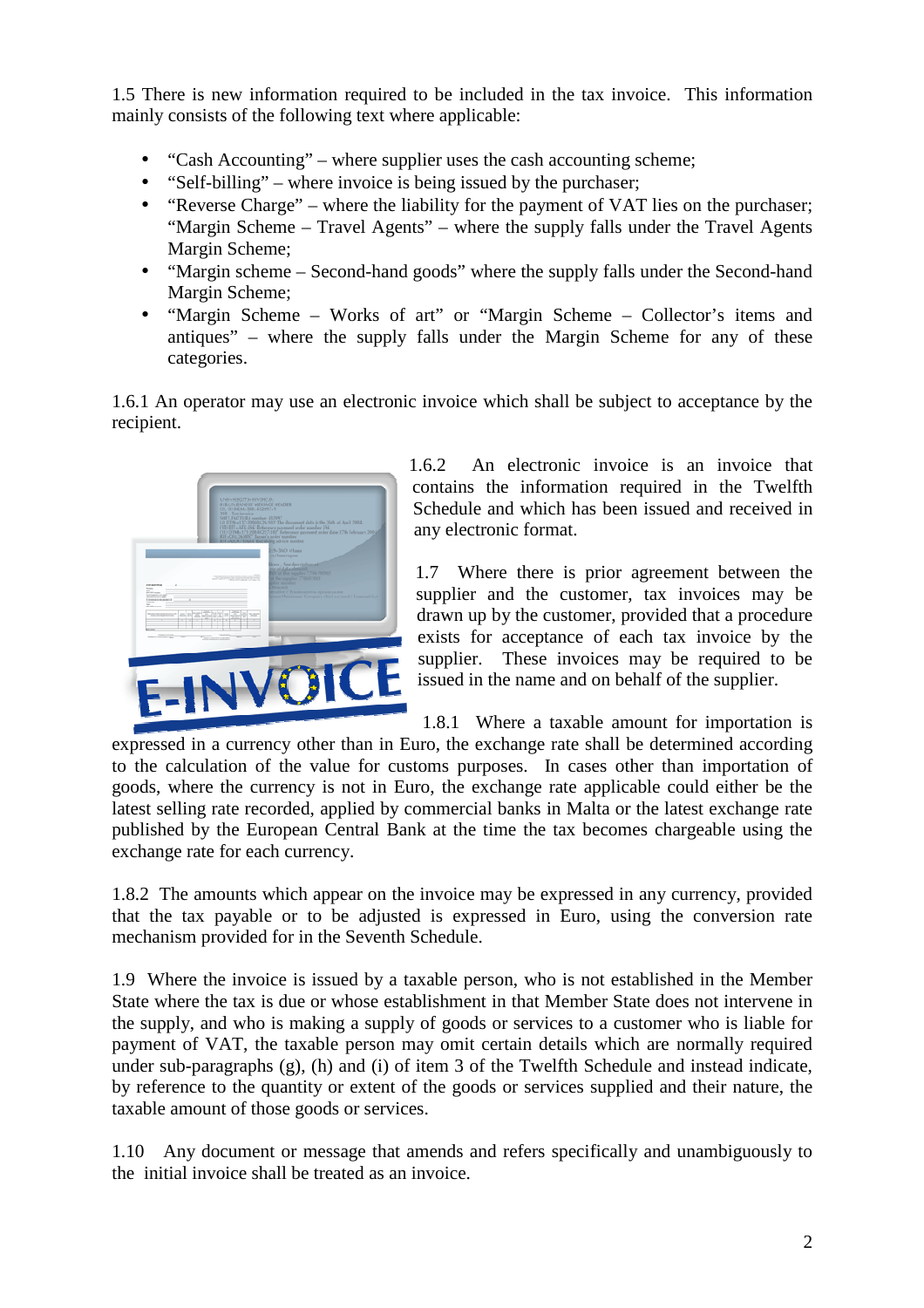1.11 In certain circumstances, invoices may be required to be translated to Maltese or English for control purposes.

# **2.0 Use, storage and access of electronic and paper invoices**

2.1.1 "authenticity of the origin" means the assurance of the identity of the supplier or the issuer of the invoice;

2.1.2 "integrity of the content" means that the content required according to this Schedule has not been altered.

2.1.3 The authenticity of the origin, the integrity of the content and the legibility of an invoice, whether on paper or in electronic form, shall be ensured from the point in time of issue until the end of the period for storage of the invoice.



2.1.4 Each taxable person shall also determine the way to ensure the authenticity of the origin, the integrity of the content and the legibility of the invoice. This may be achieved by any business controls which create a reliable audit trail between an invoice and a supply of goods or services.

2.2 Examples of technologies that ensure the authenticity of origin and integrity of content of an electronic invoice are those detailed in article 233 of Council Directive 2006/112/EC.

2.3 Where batches containing several electronic invoices are sent or made available to the same recipient, the details common to the individual invoices may be mentioned only once where, for each invoice, all the information is accessible.

2.4 Invoices shall be stored in the original form in

which they were sent or made available, whether paper or electronic. Additionally, in the case of invoices stored by electronic means, the Commissioner may require that the data guaranteeing the authenticity of the origin of the invoices and the integrity of their content shall also be stored by electronic means.

2.5 Where a taxable person stores by electronic means invoices which he issues or receives, guaranteeing online access to the data concerned to the Commissioner, and where the tax is due in another Member State, the competent authorities of that Member State shall, for control purposes, have the right to access, download and use those invoices.

### **3.0 New provisions for Cash Accounting and Right of Deduction**

3.1 The Cash Accounting Scheme may only be used by persons supplying Professional Services and for Supplies by Retailers and by Civil, Mechanical and Electrical Engineering Contractors whose annual turnover does not exceed  $\epsilon 2,000,000$ , exclusive of tax.

3.2 It is optional and does not require any authorisation from the Commissioner.